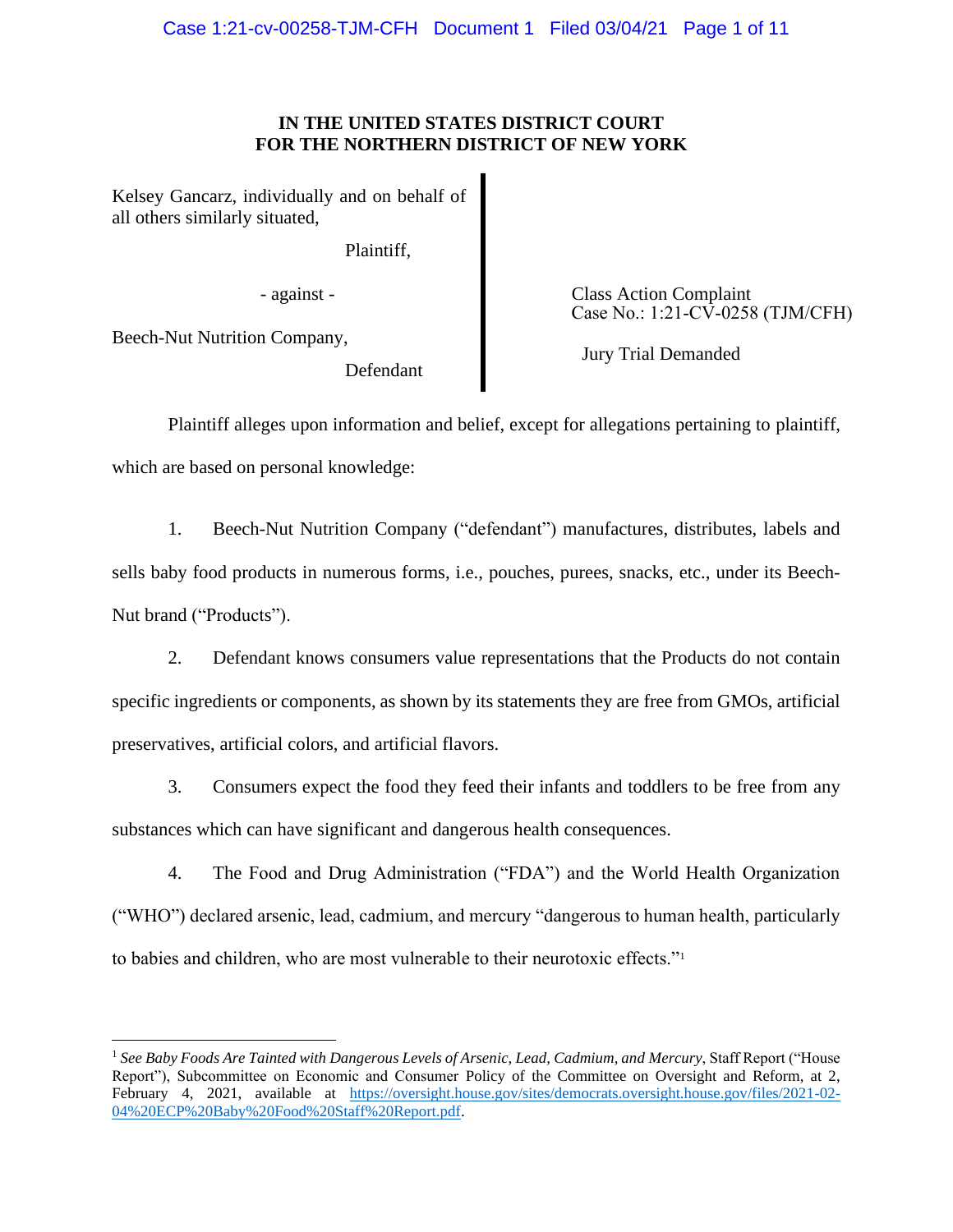## Case 1:21-cv-00258-TJM-CFH Document 1 Filed 03/04/21 Page 2 of 11

5. These four heavy metals "can harm a baby's developing brain and nervous system" and cause negative impacts such as the "permanent loss of intellectual capacity and behavioral problems like attention-deficit hyperactivity disorder (ADHD)."<sup>2</sup>

6. Arsenic exposure creates a risk of "respiratory, gastrointestinal, hematological, hepatic, renal, skin, neurological and immunological effects, as well as damaging effects on the central nervous system."<sup>3</sup>

7. The FDA has set the maximum allowable arsenic levels in bottled water at 10 ppb of inorganic arsenic and is also considering limiting the action level or arsenic in rice cereal for infants to 100 ppb.<sup>4</sup>

8. Lead exposure harms children's brain and nervous systems and is associated with a range of negative health outcomes including "behavioral problems, decreased cognitive performance, delayed development, and reduced postnatal growth."<sup>5</sup>

9. Young children are vulnerable to lead because the physical and behavioral effects of lead occur at lower exposure levels in children than in adults.

10. EPA has set the maximum contaminant level goal for lead in drinking water at zero because lead is toxic metal that can be harmful to human health even at low exposure levels.

11. The Agency for Toxic Substances and Disease Registry states that there may be no threshold for lead with regards to developmental impact on children.

12. Mercury increases the risk for cardiovascular disease and can cause vision,

<sup>2</sup> Healthy Babies Bright Futures Report, at 6.

<sup>3</sup> House Report, at 10 (quoting Miguel Rodríguez-Barranco et al., *Association of Arsenic, Cadmium and Manganese Exposure with Neurodevelopment and Behavioural Disorders in Children: A Systematic Review and Meta-Analysis*  (June 1, 2013) (online at https://pubmed.ncbi.nlm.nih.gov/23570911/)).

<sup>4</sup> FDA, Draft Guidance for Industry: Inorganic Arsenic in Rice Cereals for Infants: Action Level (Apr.2016), https://www.fda.gov/downloads/Food/GuidanceRegulation/GuidanceDocumentsRegulatoryInformation/UCM49315 2.pdf.

<sup>&</sup>lt;sup>5</sup> House Report, at 11.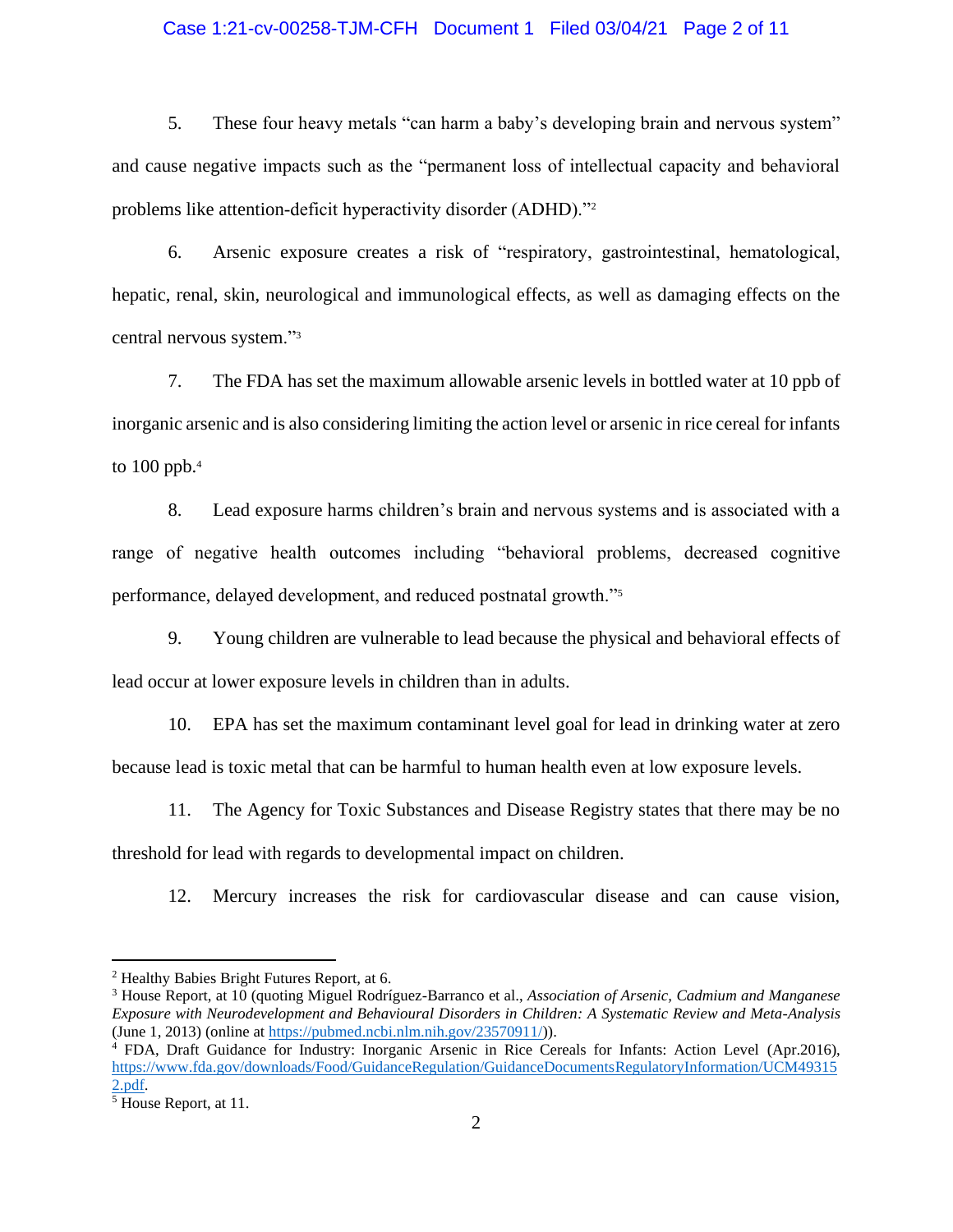#### Case 1:21-cv-00258-TJM-CFH Document 1 Filed 03/04/21 Page 3 of 11

intelligence, and memory problems for children exposed in utero.

13. The FDA has set a maximum mercury level in drinking water to 2 ppb.

14. Cadmium is linked to neurotoxicity, anemia, liver disease, cancer, and kidney, bone, and heart damage.

15. Health and environmental regulatory bodies have set maximum cadmium levels in drinking water to 3 and 5 ppb.

16. A recent report by the U.S. House of Representatives' Subcommittee on Economic and Consumer Policy, Committee on Oversight and Reform, revealed that defendant's "[i]nternal company standards permit dangerously high levels of toxic heavy metals" in their Products.

17. Defendant's internal limit for inorganic arsenic is 3,000 ppb and has used ingredients with as much as 913.4 ppb arsenic.

18. Defendant sold Products which contained upwards of 148 ppb cadmium, above its internal limit of 9 ppb.

19. Defendant's internal limit for lead is 5,000 ppb, far beyond any existing regulatory standard and its Products contained as much as 886.9 ppb lead.

20. Though defendant conducts some testing for these substances, the products are sold to consumers regardless of the level of heavy metals they contain.

21. Defendant only tested the ingredients it used instead of the finished products.

22. Defendant claims their Products are tested for heavy metals and that they abide by the highest testing standards in the industry.

23. Defendant's Products tout the simple nutritious ingredients they purportedly contain, while omitting any reference to the dangerous levels of heavy metals they also contain.

24. Defendant knows that consumers expect to purchase baby foods that will not cause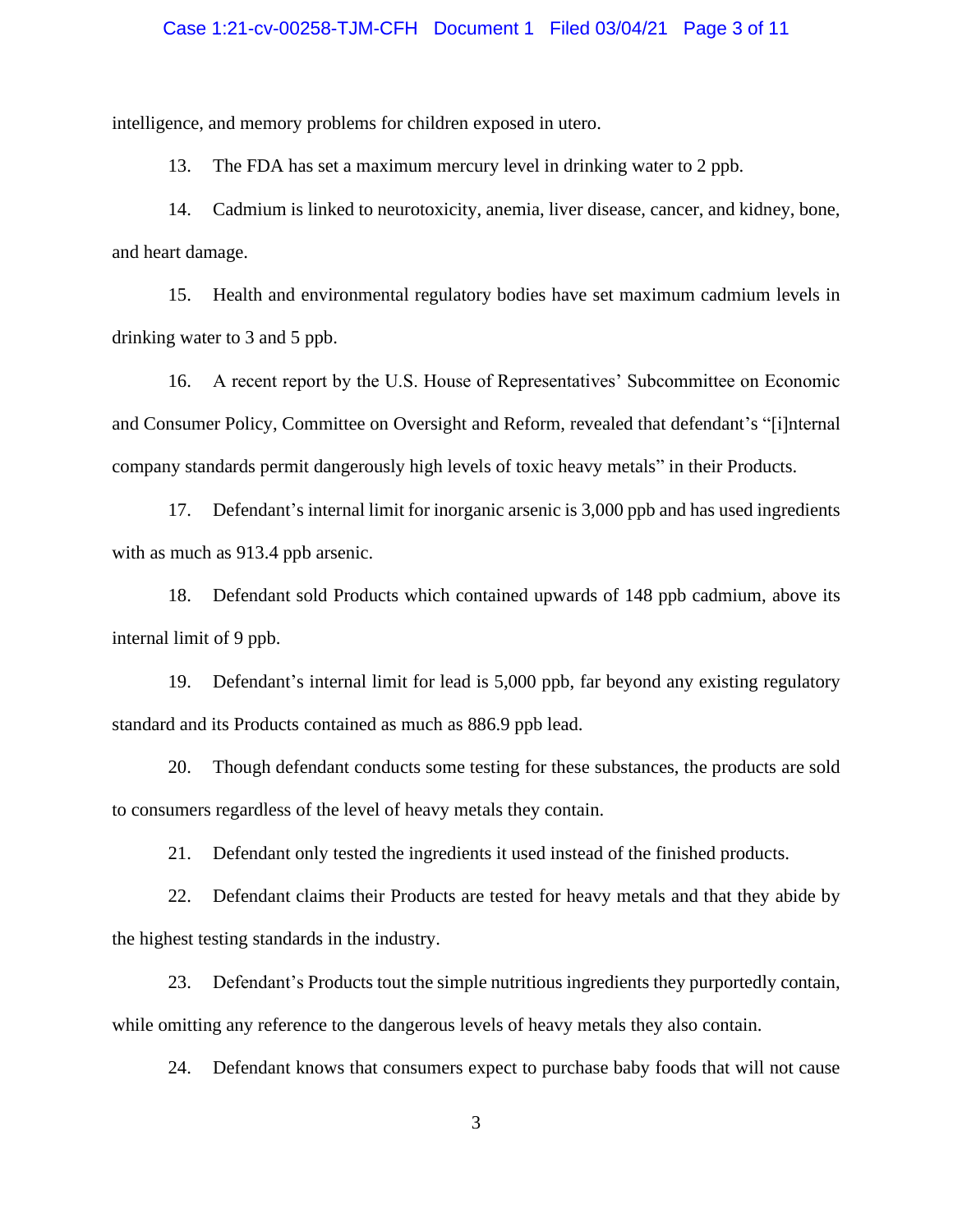## Case 1:21-cv-00258-TJM-CFH Document 1 Filed 03/04/21 Page 4 of 11

harm or risk of harm, and that assurances of quality induce them to pay more than they otherwise would.

25. No reasonable consumer seeing defendant's marketing would expect the Products to contain heavy metals above trace levels.

26. Had plaintiff and the proposed class members known the truth, they would not have bought the Products or would have paid less for them.

27. As a result of the false and misleading representations, the Products are sold at premium prices, approximately no less than no less than \$1.79 for jars of 4 OZ, excluding tax, compared to other similar products represented in a non-misleading way, and higher than they would be sold for absent the misleading representations and omissions.

## Jurisdiction and Venue

28. Jurisdiction is proper pursuant to Class Action Fairness Act of 2005 ("CAFA"). 28 U.S.C. § 1332(d)(2).

29. Under CAFA, district courts have original federal jurisdiction over class actions involving (1) an aggregate amount in controversy of at least \$5,000,000; and (2) minimal diversity.

30. Plaintiff is a citizen of Massachusetts.

31. Defendant Beech-Nut Nutrition Company is a Delaware corporation with a principal place of business in Amsterdam, Montgomery County, New York.

32. Diversity exists because plaintiff and defendant are citizens of different states.

33. Upon information and belief, sales of the Products and any available statutory and other monetary damages, exceed \$5 million during the applicable statutes of limitations, exclusive of interest and costs.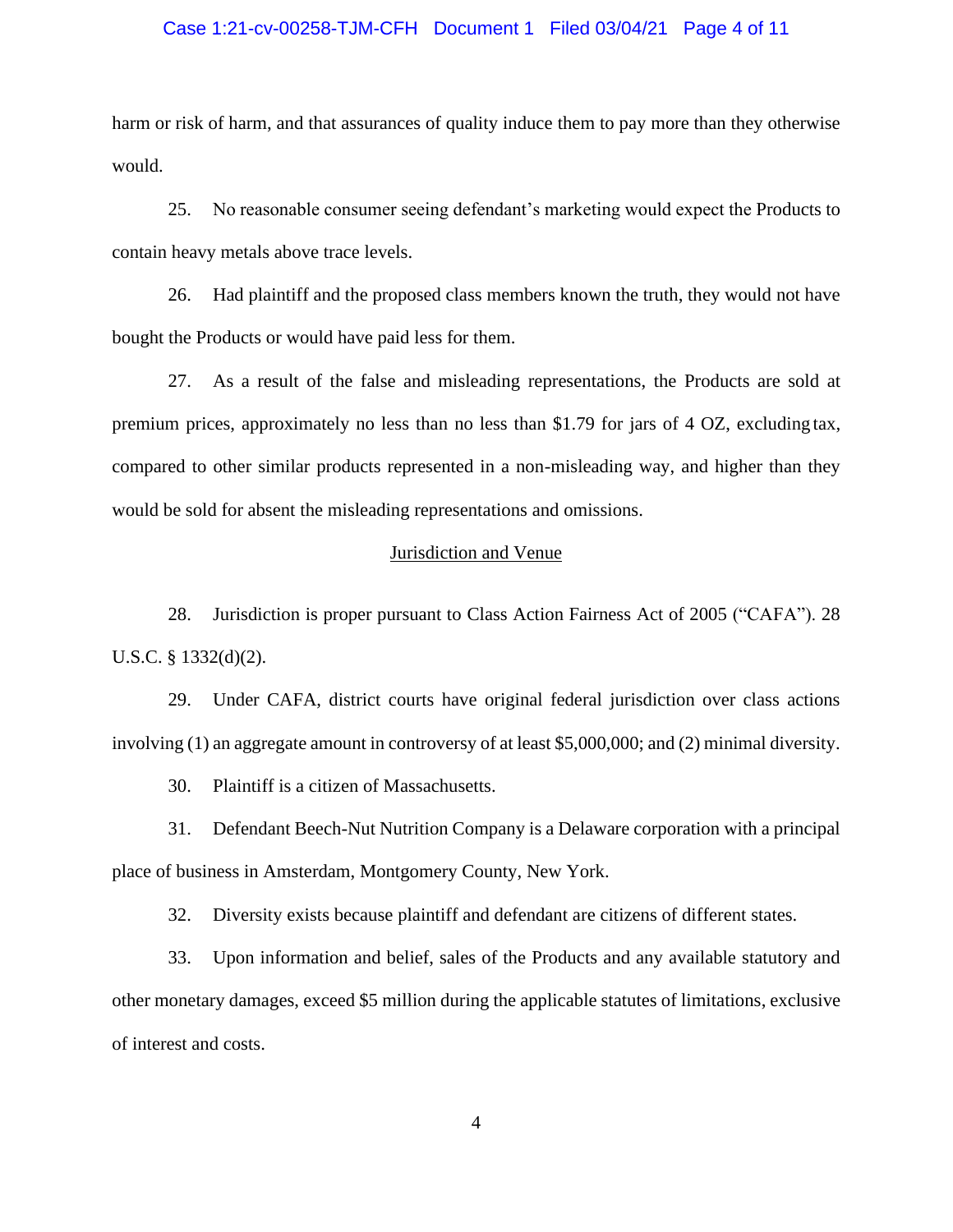# Case 1:21-cv-00258-TJM-CFH Document 1 Filed 03/04/21 Page 5 of 11

34. Venue is proper because a substantial part of the events or omissions giving rise to the claim occurred here and Defendant's principal place of business is in the Northern District of New York, Montgomery County.

## Parties

35. Plaintiff is a citizen of North Adams, Berkshire County, Massachusetts.

36. Defendant Beech-Nut Nutrition Company is a Delaware corporation with a principal place of business in Amsterdam, Montgomery County, New York.

37. Defendant's "Beech-Nut" is a leading baby food brand.

38. Defendant's use of the words "Organics" and "Naturals" in the names of its Products represents they are high quality and will not contain harmful or potentially harmful components.

39. The Products are sold to consumers from retail and online stores of third-parties across the country.

40. Plaintiff bought the Products on one or more occasions within the statute of limitations for each cause of action alleged, from one or more locations, such as Walmart, 1415 Curran Memorial Hwy, North Adams, MA 01247, numerous times over the past year, for the consumption of children.

41. Plaintiff bought the Products at or exceeding the above-referenced price because she wanted to buy a product with the qualities and attributes represented herein and relied upon what the label indicated and omitted.

42. Plaintiff would not have purchased the Products in the absence of defendant's misrepresentations and omissions.

43. The Products were worth less than what plaintiff paid and she would not have paid as much absent defendant's false and misleading statements and omissions.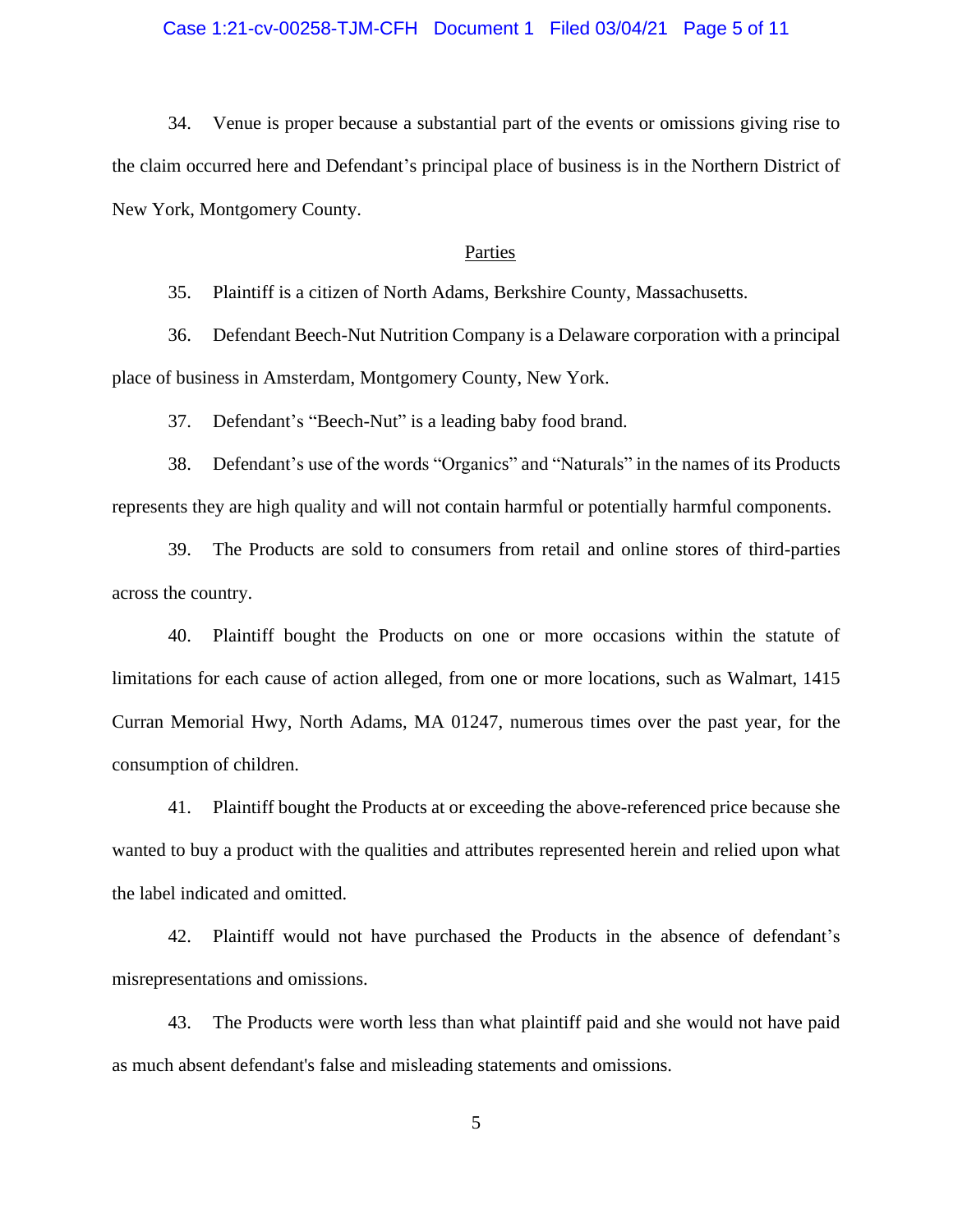# Case 1:21-cv-00258-TJM-CFH Document 1 Filed 03/04/21 Page 6 of 11

44. Plaintiff intends to, seeks to, and will purchase the Products again when she can do so with the assurance that Products' labeling is consistent with its composition.

#### Class Allegations

45. The class will consist of all purchasers of the Products who reside in Massachusetts and Maine during the applicable statutes of limitations.

46. Plaintiff seeks class-wide injunctive relief based on Rule 23(b) in addition to a monetary relief class.

47. Common questions of law or fact predominate and include whether defendant's representations were and are misleading and if plaintiff and class members are entitled to damages.

48. Plaintiff's claims and basis for relief are typical to other members because all were subjected to the same unfair and deceptive representations and actions.

49. Plaintiff is an adequate representative because her interests do not conflict with other members.

50. No individual inquiry is necessary since the focus is only on defendant's practices and the class is definable and ascertainable.

51. Individual actions would risk inconsistent results, be repetitive and are impractical to justify, as the claims are modest relative to the scope of the harm.

52. Plaintiff's counsel is competent and experienced in complex class action litigation and intends to protect class members' interests adequately and fairly.

53. Plaintiff seeks class-wide injunctive relief because the practices continue.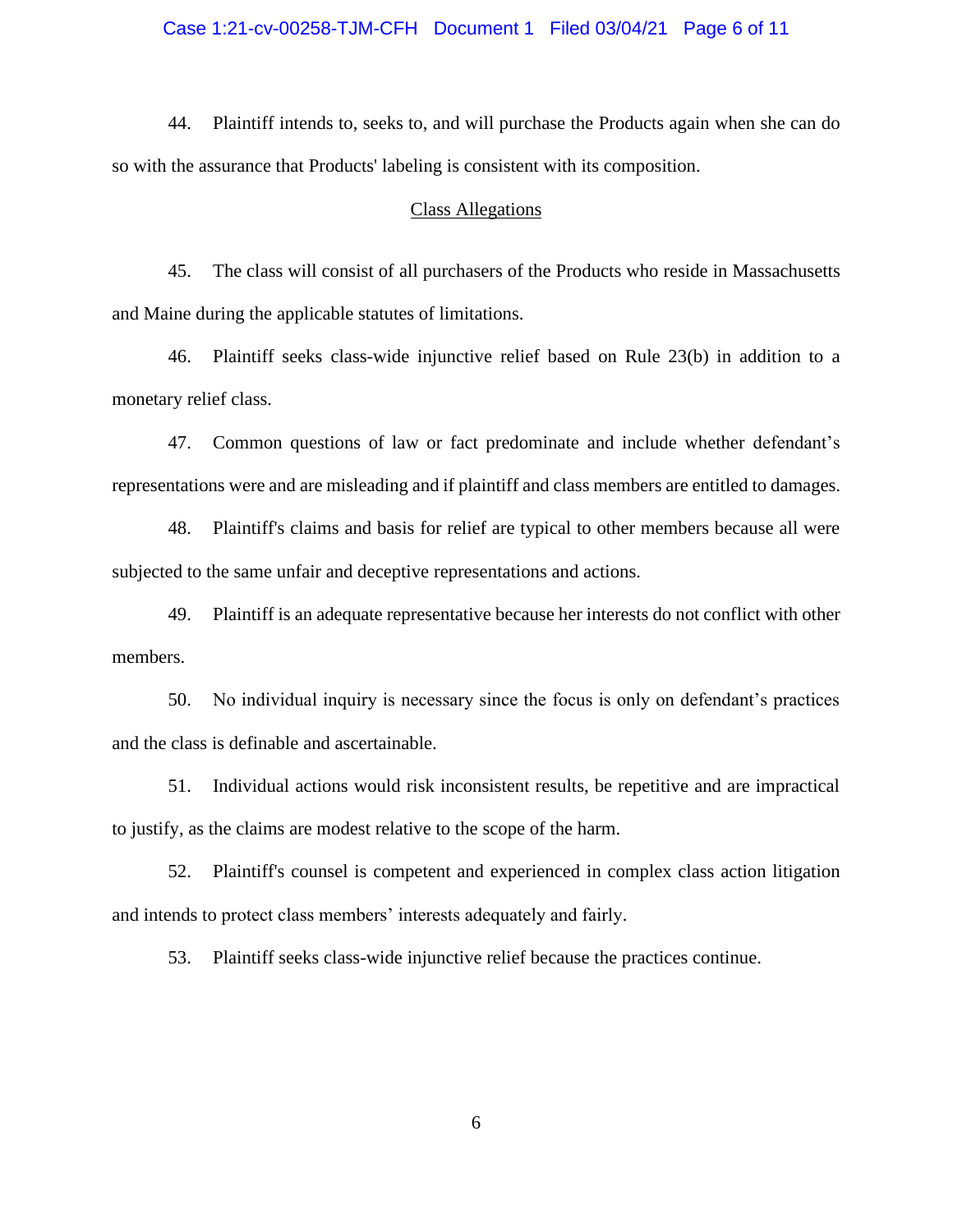## Case 1:21-cv-00258-TJM-CFH Document 1 Filed 03/04/21 Page 7 of 11

## New York General Business Law ("GBL") §§ 349 & 350 (Consumer Protection Statutes)

54. Plaintiff incorporates by reference all preceding paragraphs.

55. Plaintiff and class members desired to purchase products without high levels of toxic heavy metals.

56. Defendant's acts and omissions are not unique to the parties and have a broader impact on the public.

57. Defendant misrepresented the Products through its statements, omissions, ambiguities, half-truths and/or actions.

58. Defendant intended that plaintiff and the Class rely upon defendant's deceptive conduct, and a reasonable person would in fact be misled by this deceptive conduct.

59. Defendant knew or should have known that its representations and omissions about the Product's contents were material and likely to mislead consumers.

60. Plaintiff and class members would not have purchased the Products or paid as much if the true facts had been known, suffering damages.

# Breaches of Express Warranty, Implied Warranty of Merchantability and Magnuson Moss Warranty Act, 15 U.S.C. §§ 2301, *et seq*.

61. Plaintiff incorporates by reference all preceding paragraphs.

62. The Products were manufactured, labeled and sold by defendant and warranted to plaintiff and class members that it possessed substantive, functional, nutritional, qualitative, compositional, organoleptic, sensory, physical and health-related attributes which it did not.

63. The absence of toxic heavy metals was impliedly warranted because of the numerous health-related statements.

64. Defendant had a duty to disclose and/or provide non-deceptive descriptions and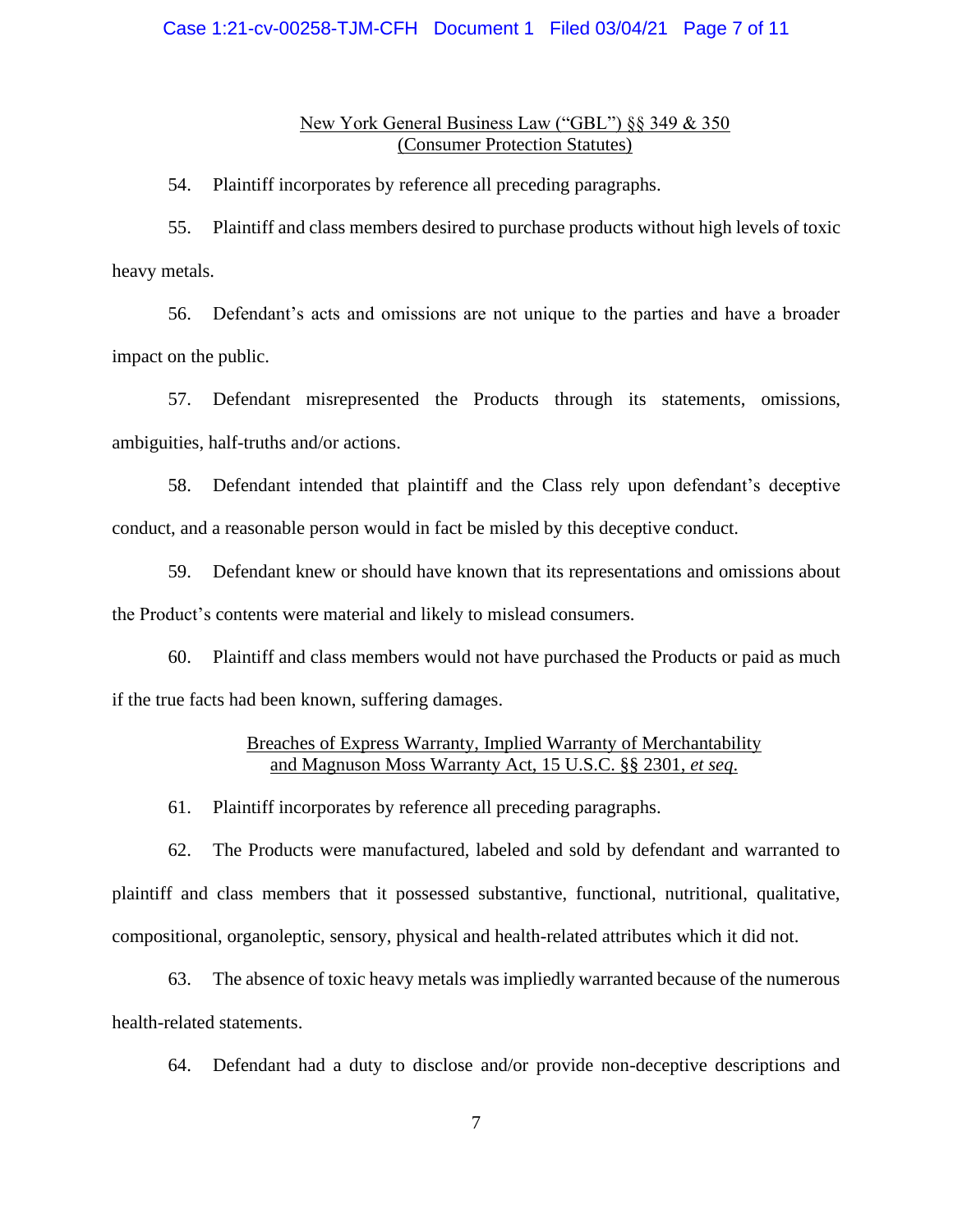## Case 1:21-cv-00258-TJM-CFH Document 1 Filed 03/04/21 Page 8 of 11

marketing of the Products.

65. This duty is based on defendant's outsized role in the market for this type of Products.

66. Plaintiff provided or will provide notice to defendant, its agents, representatives, retailers and their employees.

67. Defendant received notice and should have been aware of these misrepresentations due to numerous complaints by consumers to its main office over the past several years regarding the Products.

68. The Products did not conform to its affirmations of fact and promises due to defendant's actions and were not merchantable.

69. Plaintiff and class members would not have purchased the Products or paid as much if the true facts had been known, suffering damages.

#### Negligent Misrepresentation

70. Plaintiff incorporates by reference all preceding paragraphs.

71. Defendant had a duty to truthfully represent the Products, which it breached.

72. This duty is based on defendant's position, holding itself out as having special knowledge and experience in the sale of the product type.

73. The representations took advantage of consumers' cognitive shortcuts made at the point-of-sale and their trust in defendant, a well-known and respected brand or entity in this sector.

74. Plaintiff and class members reasonably and justifiably relied on these negligent misrepresentations and omissions, which served to induce and did induce, the purchase of the Products.

75. Plaintiff and class members would not have purchased the Products or paid as much if the true facts had been known, suffering damages.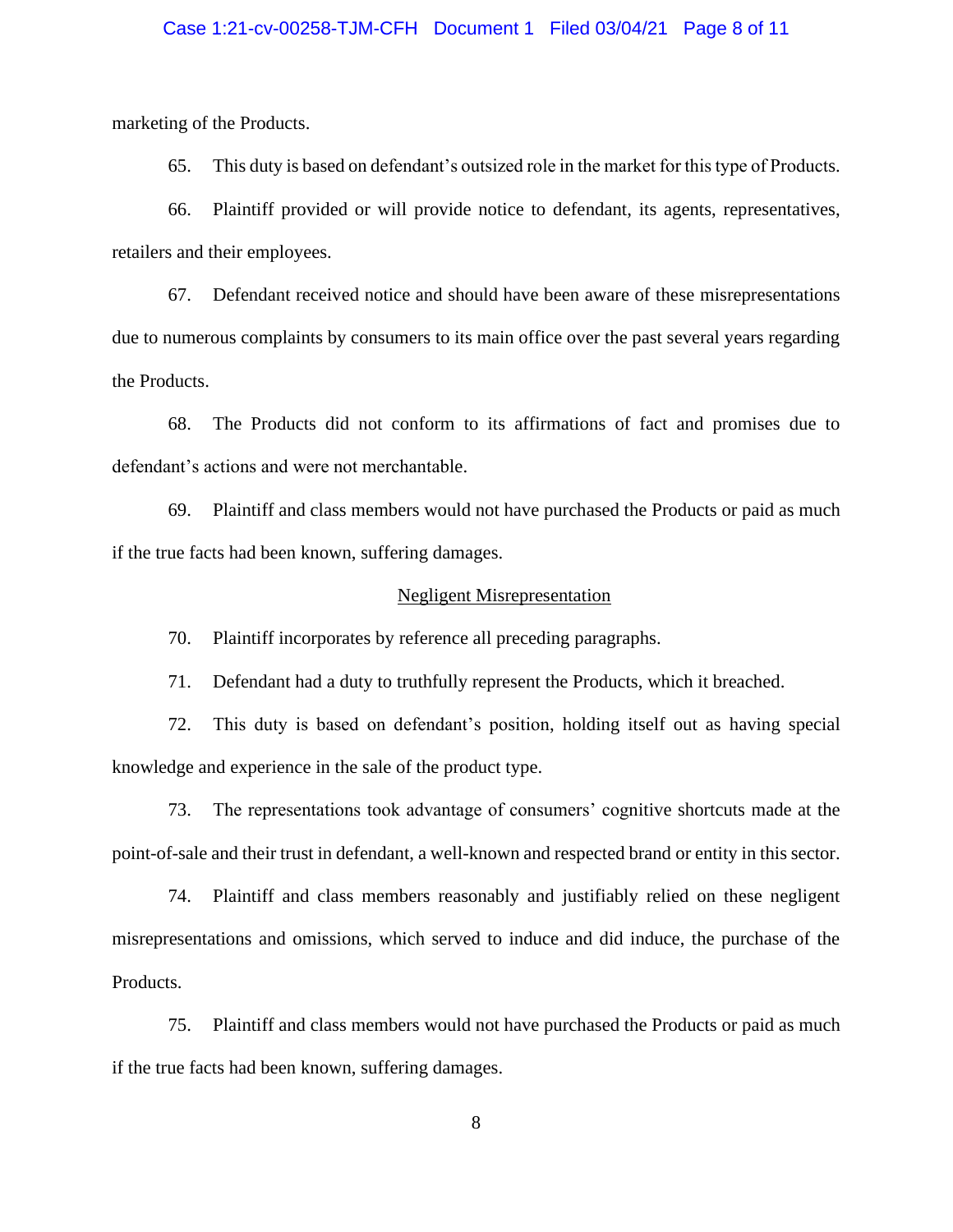#### **Fraud**

76. Plaintiff incorporates by reference all preceding paragraphs.

77. Defendant misrepresented and/or omitted the attributes and qualities of the Products.

78. Defendant's fraudulent intent is evinced by its failure to accurately disclose the issues described herein, when it knew not doing so would mislead consumers.

79. Defendant was aware of these issues for almost two years yet failed to inform consumers.

80. Plaintiff and class members would not have purchased the Products or paid as much if the true facts had been known, suffering damages.

## Unjust Enrichment

81. Plaintiff incorporates by reference all preceding paragraphs.

82. Defendant obtained benefits and monies because the Products were not as represented and expected, to the detriment and impoverishment of plaintiff and class members, who seek restitution and disgorgement of inequitably obtained profits.

#### Jury Demand and Prayer for Relief

Plaintiff demands a jury trial on all issues.

**WHEREFORE**, Plaintiff prays for judgment:

- 1. Declaring this a proper class action, certifying plaintiff as representative and the undersigned as counsel for the class;
- 2. Entering preliminary and permanent injunctive relief by directing defendant to correct the challenged practices to comply with the law;
- 3. Injunctive relief to remove, correct and/or refrain from the challenged practices and representations, and restitution and disgorgement for members of the class pursuant to the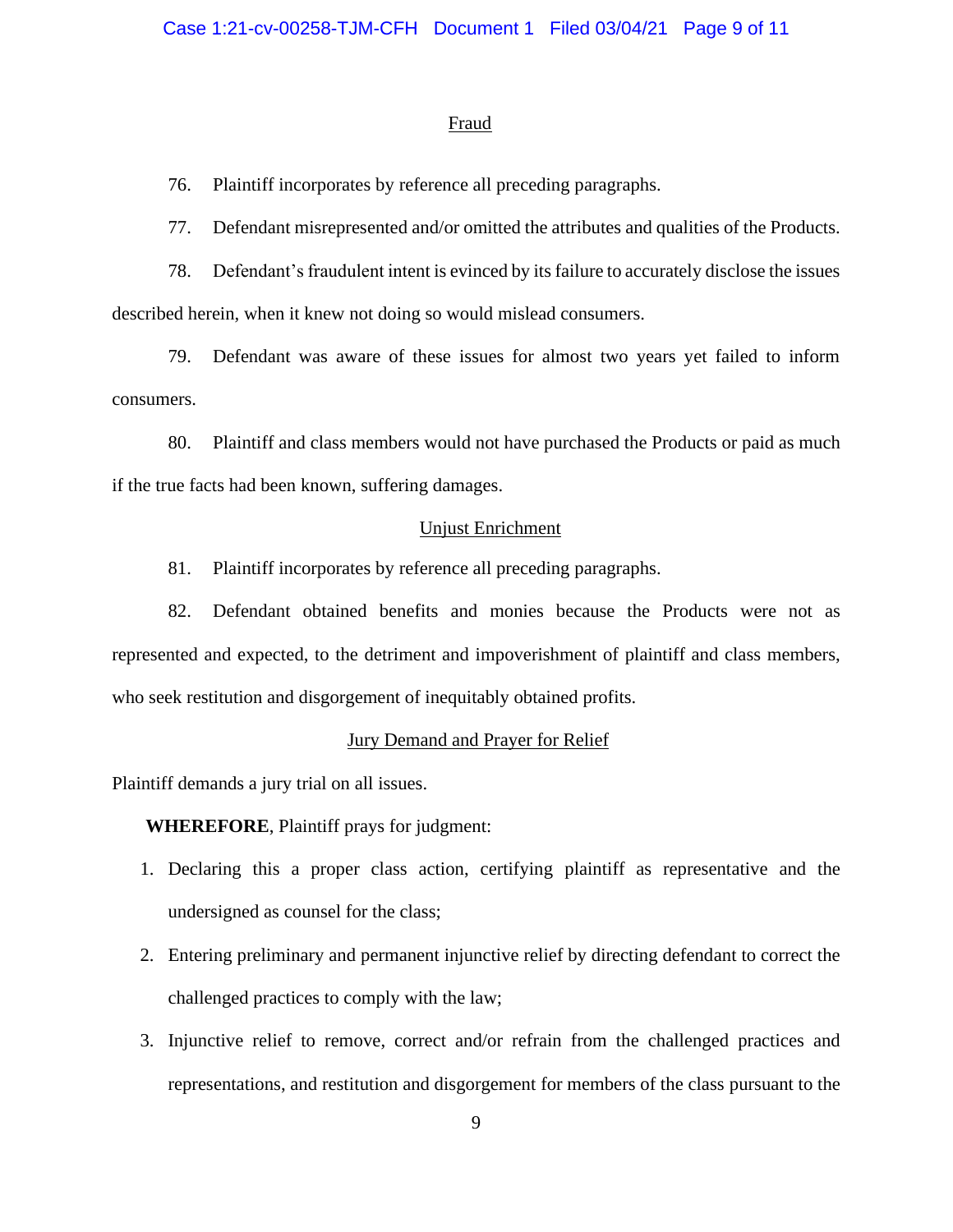applicable laws;

- 4. Awarding monetary damages, statutory damages pursuant to any statutory claims and interest pursuant to the common law and other statutory claims;
- 5. Awarding costs and expenses, including reasonable fees for plaintiff's attorneys and experts; and
- 6. Other and further relief as the Court deems just and proper.
- Dated: March 4, 2021

Respectfully submitted,

Sheehan & Associates, P.C. /s/Spencer Sheehan

Spencer Sheehan 60 Cutter Mill Rd Ste 409 Great Neck NY 11021-3104 Tel: (516) 268-7080 Fax: (516) 234-7800 spencer@spencersheehan.com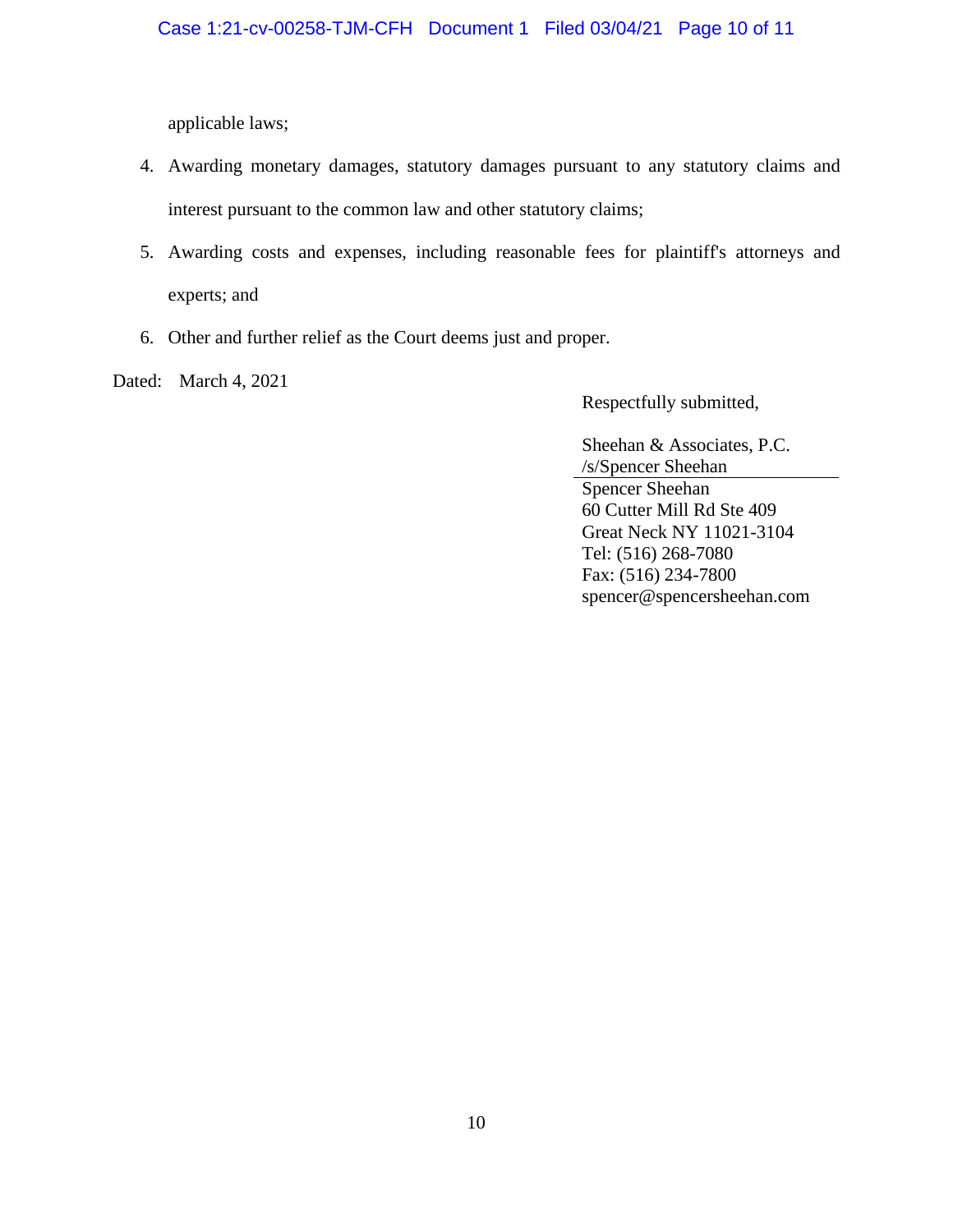United States District Court Northern District of New York

Kelsey Gancarz, individually and on behalf of all others similarly situated,

Plaintiff,

- against -

Beech-Nut Nutrition Company,

Defendant

Class Action Complaint

Sheehan & Associates, P.C. 60 Cutter Mill Rd Ste 409 Great Neck NY 11021-3104 Tel: (516) 268-7080 Fax: (516) 234-7800

Dated: March 4, 2021

/s/ Spencer Sheehan Spencer Sheehan